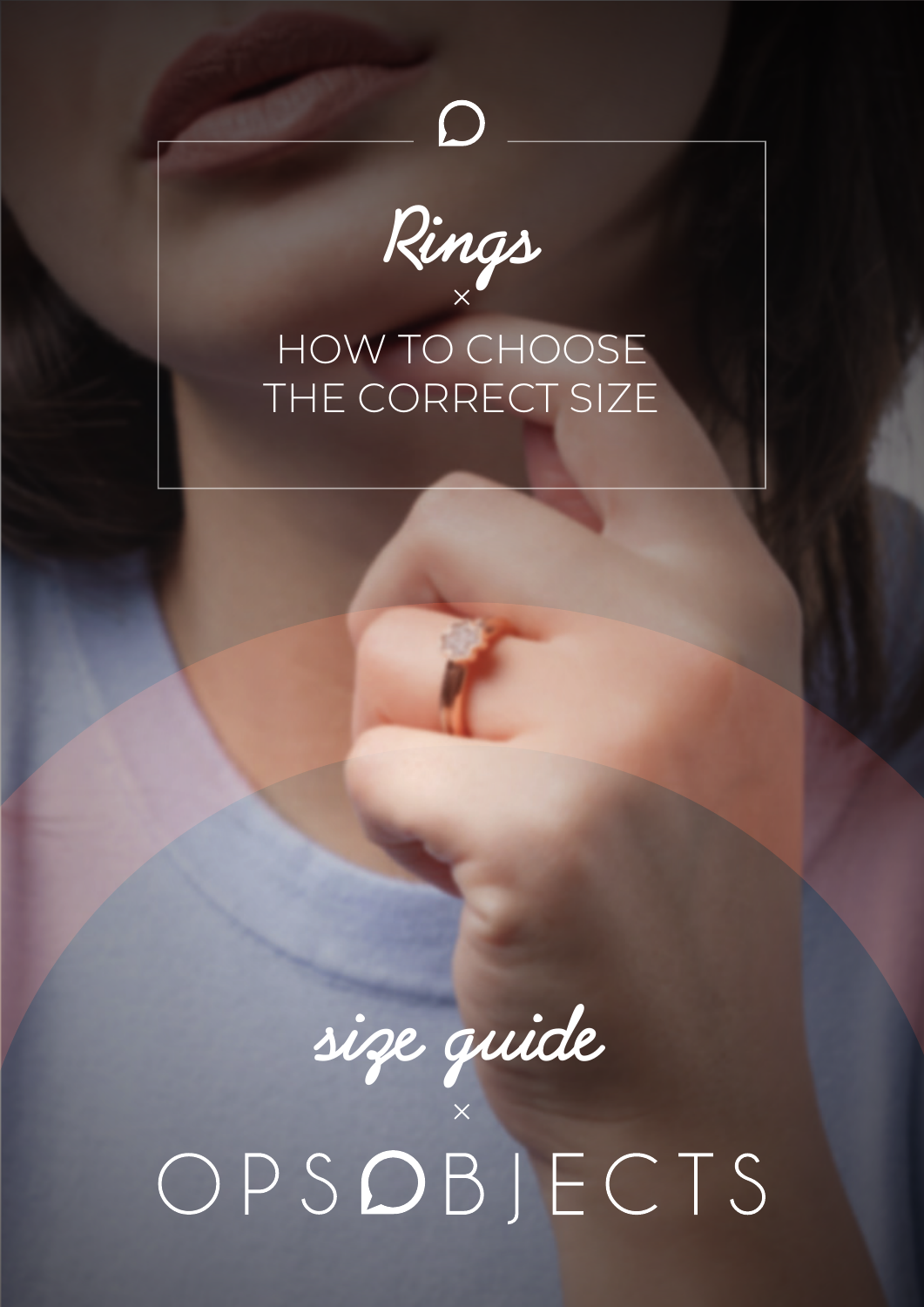**size guide**



Print this document on A4 paper and set up printingon "Actual Size" (100%) .Verify that the dimensions are correct by measuring the segment below: it must be exactly 3cm long .



**advice!**

*If you have doubts between two sizes, choose the larger one!*



**THIS SIZE IS TOO BIG!**

**THIS SIZE IS TOO SMALL!** **THIS SIZE IS** OK!